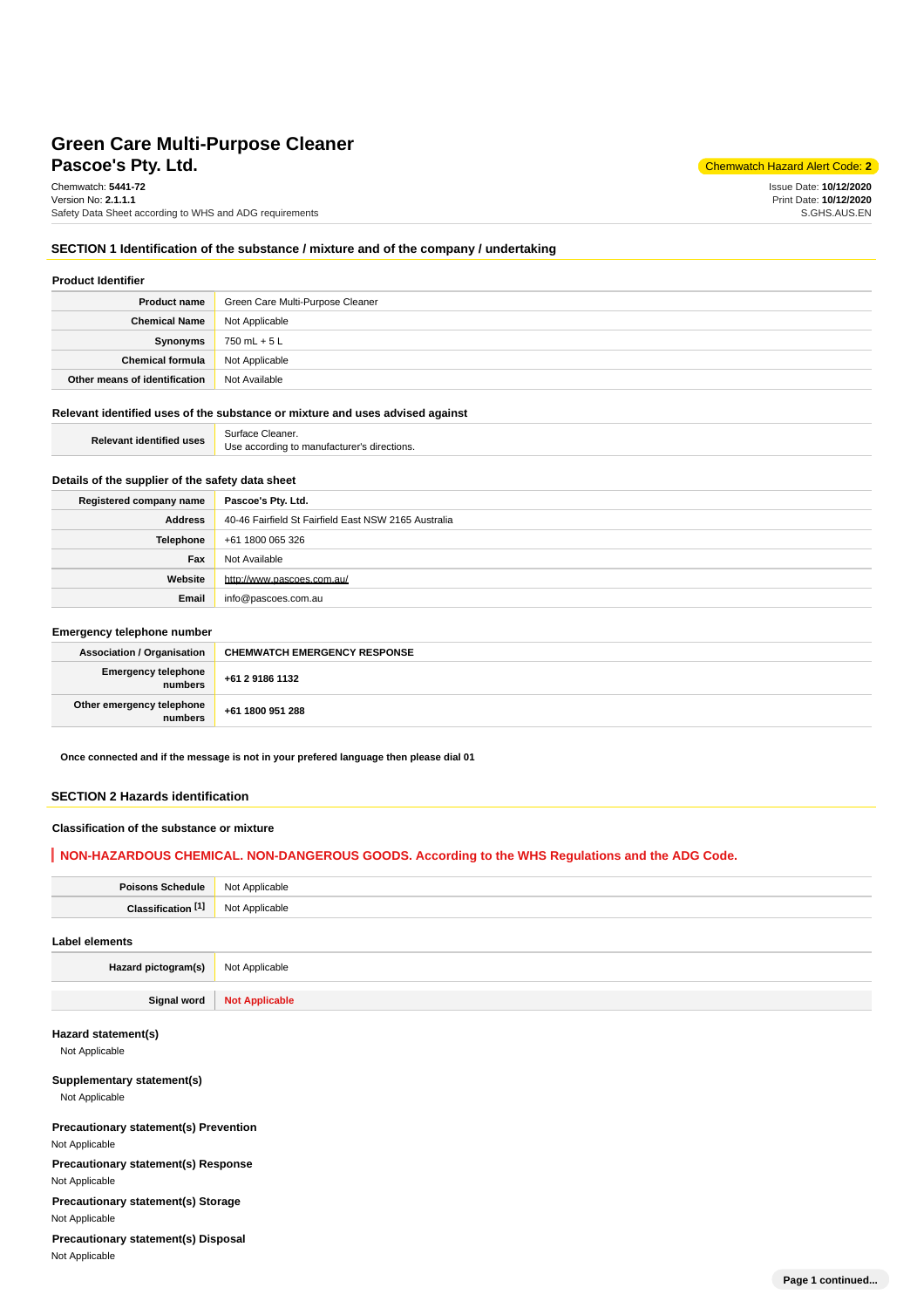# **SECTION 3 Composition / information on ingredients**

#### **Substances**

See section below for composition of Mixtures

#### **Mixtures**

| <b>CAS No</b> | %[weight]         | Name                                       |
|---------------|-------------------|--------------------------------------------|
| Not Available | $2 - 3$<br>$\sim$ | enzyme blend.                              |
| Not Available | >90               | Ingredients determined not to be hazardous |

## **SECTION 4 First aid measures**

# **Description of first aid measures**

| <b>Eye Contact</b>  | If this product comes in contact with eyes:<br>▶ Wash out immediately with water.<br>If irritation continues, seek medical attention.<br>▶ Removal of contact lenses after an eye injury should only be undertaken by skilled personnel. |
|---------------------|------------------------------------------------------------------------------------------------------------------------------------------------------------------------------------------------------------------------------------------|
| <b>Skin Contact</b> | If skin or hair contact occurs:<br>Flush skin and hair with running water (and soap if available).<br>Seek medical attention in event of irritation.                                                                                     |
| Inhalation          | If fumes, aerosols or combustion products are inhaled remove from contaminated area.<br>Other measures are usually unnecessary.                                                                                                          |
| Ingestion           | Immediately give a glass of water.<br>First aid is not generally required. If in doubt, contact a Poisons Information Centre or a doctor.                                                                                                |

## **Indication of any immediate medical attention and special treatment needed**

Treat symptomatically.

## **SECTION 5 Firefighting measures**

#### **Extinguishing media**

The product contains a substantial proportion of water, therefore there are no restrictions on the type of extinguishing media which may be used. Choice of extinguishing media should take into account surrounding areas.

Though the material is non-combustible, evaporation of water from the mixture, caused by the heat of nearby fire, may produce floating layers of combustible substances. In such an event consider:

 $\cdot$  foam.

#### **Special hazards arising from the substrate or mixture**

| <b>Fire Incompatibility</b>    | None known.                                                                                                                                                                                                                                                                                                                                                                                                                                                         |
|--------------------------------|---------------------------------------------------------------------------------------------------------------------------------------------------------------------------------------------------------------------------------------------------------------------------------------------------------------------------------------------------------------------------------------------------------------------------------------------------------------------|
|                                |                                                                                                                                                                                                                                                                                                                                                                                                                                                                     |
| <b>Advice for firefighters</b> |                                                                                                                                                                                                                                                                                                                                                                                                                                                                     |
| <b>Fire Fighting</b>           | Alert Fire Brigade and tell them location and nature of hazard.<br>▶ Wear breathing apparatus plus protective gloves in the event of a fire.<br>▶ Prevent, by any means available, spillage from entering drains or water courses.<br>▶ Use fire fighting procedures suitable for surrounding area.                                                                                                                                                                 |
| <b>Fire/Explosion Hazard</b>   | The material is not readily combustible under normal conditions.<br>► However, it will break down under fire conditions and the organic component may burn.<br>Not considered to be a significant fire risk.<br>Heat may cause expansion or decomposition with violent rupture of containers.<br>Decomposes on heating and produces toxic fumes of:<br>carbon dioxide (CO2)<br>sulfur oxides (SOx)<br>other pyrolysis products typical of burning organic material. |
| <b>HAZCHEM</b>                 | Not Applicable                                                                                                                                                                                                                                                                                                                                                                                                                                                      |

#### **SECTION 6 Accidental release measures**

# **Personal precautions, protective equipment and emergency procedures**

See section 8

#### **Environmental precautions**

See section 12

#### **Methods and material for containment and cleaning up**

| <b>Minor Spills</b> | Clean up all spills immediately.<br>Avoid breathing vapours and contact with skin and eyes.<br>Control personal contact with the substance, by using protective equipment.<br>Contain and absorb spill with sand, earth, inert material or vermiculite. |
|---------------------|---------------------------------------------------------------------------------------------------------------------------------------------------------------------------------------------------------------------------------------------------------|
| <b>Major Spills</b> | Minor hazard.<br>Clear area of personnel.<br>Alert Fire Brigade and tell them location and nature of hazard.<br>Control personal contact with the substance, by using protective equipment as required.                                                 |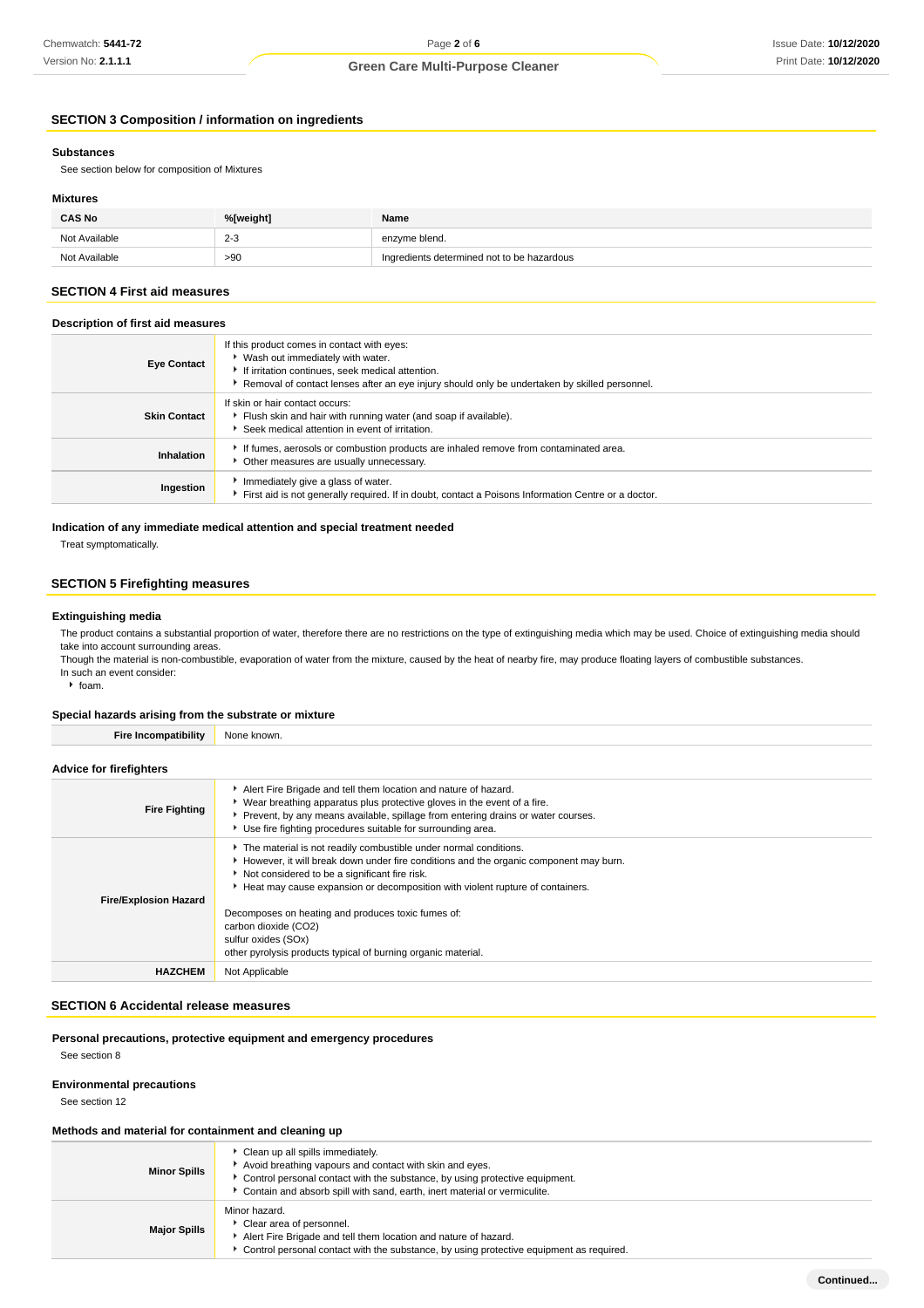Personal Protective Equipment advice is contained in Section 8 of the SDS.

# **SECTION 7 Handling and storage**

| Precautions for safe handling |                                                                                                                                                                                       |
|-------------------------------|---------------------------------------------------------------------------------------------------------------------------------------------------------------------------------------|
| Safe handling                 | Limit all unnecessary personal contact.<br>▶ Wear protective clothing when risk of exposure occurs.<br>▶ Use in a well-ventilated area.<br>Avoid contact with incompatible materials. |
| Other information             | Store in original containers.<br>Keep containers securely sealed.<br>Store in a cool, dry, well-ventilated area.<br>Store away from incompatible materials and foodstuff containers.  |

#### **Conditions for safe storage, including any incompatibilities**

| Suitable container             | * Polyethylene or polypropylene container.<br>Packing as recommended by manufacturer.<br>• Check all containers are clearly labelled and free from leaks. |
|--------------------------------|-----------------------------------------------------------------------------------------------------------------------------------------------------------|
| <b>Storage incompatibility</b> | Avoid contamination of water, foodstuffs, feed or seed.<br>None known                                                                                     |

#### **SECTION 8 Exposure controls / personal protection**

#### **Control parameters**

#### **Occupational Exposure Limits (OEL)**

#### **INGREDIENT DATA**

#### Not Available

#### **Emergency Limits**

| Ingredient                          | <b>Material name</b> | TEEL-1        | TEEL-2              | TEEL-3        |
|-------------------------------------|----------------------|---------------|---------------------|---------------|
| Green Care Multi-Purpose<br>Cleaner | Not Available        | Not Available | Not Available       | Not Available |
|                                     |                      |               |                     |               |
| Ingredient                          | Original IDLH        |               | <b>Revised IDLH</b> |               |
| Green Care Multi-Purpose<br>Cleaner | Not Available        |               | Not Available       |               |

## **Exposure controls**

| Appropriate engineering<br>controls | Engineering controls are used to remove a hazard or place a barrier between the worker and the hazard. Well-designed engineering controls can<br>be highly effective in protecting workers and will typically be independent of worker interactions to provide this high level of protection.<br>The basic types of engineering controls are:<br>Process controls which involve changing the way a job activity or process is done to reduce the risk.<br>Enclosure and/or isolation of emission source which keeps a selected hazard "physically" away from the worker and ventilation that strategically<br>"adds" and "removes" air in the work environment.   |
|-------------------------------------|-------------------------------------------------------------------------------------------------------------------------------------------------------------------------------------------------------------------------------------------------------------------------------------------------------------------------------------------------------------------------------------------------------------------------------------------------------------------------------------------------------------------------------------------------------------------------------------------------------------------------------------------------------------------|
| <b>Personal protection</b>          |                                                                                                                                                                                                                                                                                                                                                                                                                                                                                                                                                                                                                                                                   |
| Eye and face protection             | Safety glasses with side shields<br>Chemical goggles.<br>Contact lenses may pose a special hazard; soft contact lenses may absorb and concentrate irritants. A written policy document, describing<br>the wearing of lenses or restrictions on use, should be created for each workplace or task. This should include a review of lens absorption<br>and adsorption for the class of chemicals in use and an account of injury experience.                                                                                                                                                                                                                        |
| <b>Skin protection</b>              | See Hand protection below                                                                                                                                                                                                                                                                                                                                                                                                                                                                                                                                                                                                                                         |
| Hands/feet protection               | Wear general protective gloves, eg. light weight rubber gloves.<br>The selection of suitable gloves does not only depend on the material, but also on further marks of quality which vary from manufacturer to<br>manufacturer. Where the chemical is a preparation of several substances, the resistance of the glove material can not be calculated in advance<br>and has therefore to be checked prior to the application.<br>The exact break through time for substances has to be obtained from the manufacturer of the protective gloves and has to be observed when<br>making a final choice.<br>Personal hygiene is a key element of effective hand care. |
| <b>Body protection</b>              | See Other protection below                                                                                                                                                                                                                                                                                                                                                                                                                                                                                                                                                                                                                                        |
| Other protection                    | No special equipment needed when handling small quantities.<br><b>OTHERWISE:</b><br>• Overalls.<br>Barrier cream.<br>Eyewash unit.                                                                                                                                                                                                                                                                                                                                                                                                                                                                                                                                |

#### **Recommended material(s)**

**GLOVE SELECTION INDEX**

Glove selection is based on a modified presentation of the:  **"Forsberg Clothing Performance Index".** The effect(s) of the following substance(s) are taken into account in the **computer-**

#### **Respiratory protection**

Type A-P Filter of sufficient capacity. (AS/NZS 1716 & 1715, EN 143:2000 & 149:2001, ANSI Z88 or national equivalent)

Selection of the Class and Type of respirator will depend upon the level of breathing zone contaminant and the chemical nature of the contaminant. Protection Factors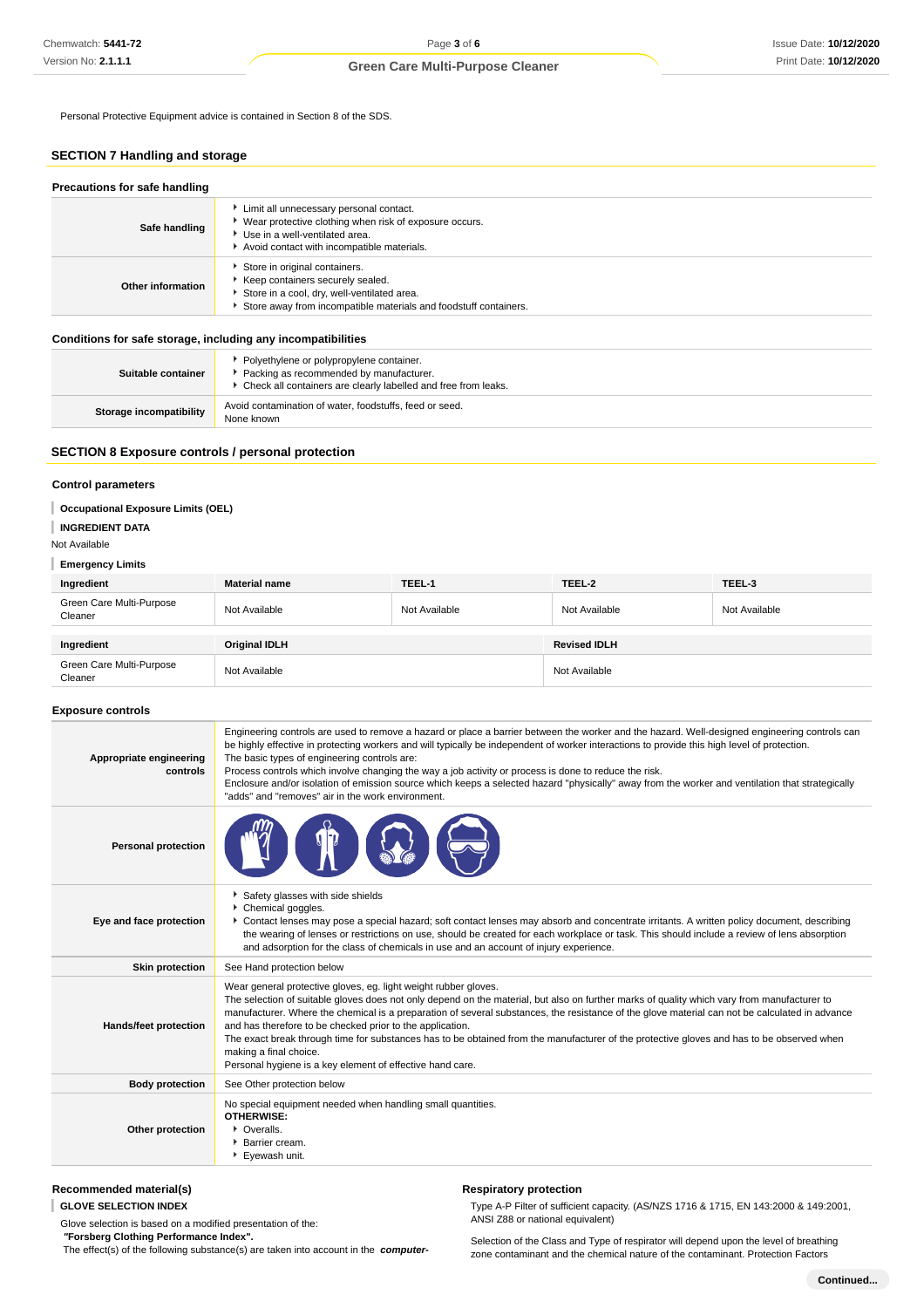**generated** selection:

|  | Green Care Multi-Purpose Cleaner |  |
|--|----------------------------------|--|
|--|----------------------------------|--|

| <b>Material</b>     | <b>CPI</b> |
|---------------------|------------|
| <b>BUTYL</b>        | A          |
| <b>NEOPRENE</b>     | A          |
| <b>VITON</b>        | A          |
| NATURAL RUBBER<br>C |            |
| <b>PVA</b>          | C          |

\* CPI - Chemwatch Performance Index

A: Best Selection

B: Satisfactory; may degrade after 4 hours continuous immersion

C: Poor to Dangerous Choice for other than short term immersion

**NOTE**: As a series of factors will influence the actual performance of the glove, a final selection must be based on detailed observation. -

\* Where the glove is to be used on a short term, casual or infrequent basis, factors such as "feel" or convenience (e.g. disposability), may dictate a choice of gloves which might otherwise be unsuitable following long-term or frequent use. A qualified practitioner should be consulted.

(defined as the ratio of contaminant outside and inside the mask) may also be important.

| Required<br>minimum<br>protection factor | Maximum gas/vapour<br>concentration present in air<br>p.p.m. (by volume) | Half-face<br>Respirator | <b>Full-Face</b><br>Respirator   |
|------------------------------------------|--------------------------------------------------------------------------|-------------------------|----------------------------------|
| up to 10                                 | 1000                                                                     | A-AUS /<br>Class1 P2    |                                  |
| up to 50                                 | 1000                                                                     |                         | A-AUS/<br>Class 1 P <sub>2</sub> |
| up to 50                                 | 5000                                                                     | Airline *               |                                  |
| up to 100                                | 5000                                                                     | ۰                       | $A-2P2$                          |
| up to 100                                | 10000                                                                    | ٠                       | $A-3P2$                          |
| $100+$                                   |                                                                          |                         | Airline**                        |

\* - Continuous Flow \*\* - Continuous-flow or positive pressure demand  $A(AII$  classes) = Organic vapours, B AUS or B1 = Acid gasses, B2 = Acid gas or hydrogen cyanide(HCN), B3 = Acid gas or hydrogen cyanide(HCN), E = Sulfur dioxide(SO2), G = Agricultural chemicals, K = Ammonia(NH3), Hg = Mercury, NO = Oxides of nitrogen,  $MB =$  Methyl bromide,  $AX =$  Low boiling point organic compounds(below 65 degC)

- Cartridge respirators should never be used for emergency ingress or in areas of unknown vapour concentrations or oxygen content.
- The wearer must be warned to leave the contaminated area immediately on detecting any odours through the respirator. The odour may indicate that the mask is not functioning properly, that the vapour concentration is too high, or that the mask is not properly fitted. Because of these limitations, only restricted use of cartridge respirators is considered appropriate.
- Cartridge performance is affected by humidity. Cartridges should be changed after 2 hr of continuous use unless it is determined that the humidity is less than 75%, in which case, cartridges can be used for 4 hr. Used cartridges should be discarded daily, regardless of the length of time used

#### **SECTION 9 Physical and chemical properties**

#### **Information on basic physical and chemical properties**

Appearance **Clear, Marine Green, water-thin liquid with characteristic odour; miscible with water.** 

| <b>Physical state</b>                           | Liquid         | Relative density (Water = $1$ )            | $0.95 - 1.05$  |
|-------------------------------------------------|----------------|--------------------------------------------|----------------|
| Odour                                           | Not Available  | Partition coefficient n-octanol<br>/ water | Not Available  |
| <b>Odour threshold</b>                          | Not Available  | Auto-ignition temperature (°C)             | Not Available  |
| pH (as supplied)                                | $5 - 7$        | <b>Decomposition temperature</b>           | Not Available  |
| Melting point / freezing point<br>(°C)          | Not Available  | Viscosity (cSt)                            | Not Available  |
| Initial boiling point and boiling<br>range (°C) | Not Available  | Molecular weight (g/mol)                   | Not Applicable |
| Flash point (°C)                                | Not Applicable | <b>Taste</b>                               | Not Available  |
| <b>Evaporation rate</b>                         | Not Available  | <b>Explosive properties</b>                | Not Available  |
| Flammability                                    | Not Applicable | <b>Oxidising properties</b>                | Not Available  |
| Upper Explosive Limit (%)                       | Not Applicable | Surface Tension (dyn/cm or<br>$mN/m$ )     | Not Available  |
| Lower Explosive Limit (%)                       | Not Applicable | <b>Volatile Component (%vol)</b>           | Not Available  |
| Vapour pressure (kPa)                           | Not Available  | Gas group                                  | Not Available  |
| Solubility in water                             | Miscible       | pH as a solution (1%)                      | Not Available  |
| Vapour density (Air = 1)                        | Not Available  | VOC g/L                                    | Not Available  |

#### **SECTION 10 Stability and reactivity**

| Reactivity                            | See section 7                                                             |
|---------------------------------------|---------------------------------------------------------------------------|
| <b>Chemical stability</b>             | Product is considered stable and hazardous polymerisation will not occur. |
| Possibility of hazardous<br>reactions | See section 7                                                             |
| <b>Conditions to avoid</b>            | See section 7                                                             |
| Incompatible materials                | See section 7                                                             |
| Hazardous decomposition<br>products   | See section 5                                                             |

#### **SECTION 11 Toxicological information**

# **Information on toxicological effects**

Inhaled **The material is not thought to produce adverse health effects or irritation of the respiratory tract (as classified by EC Directives using animal**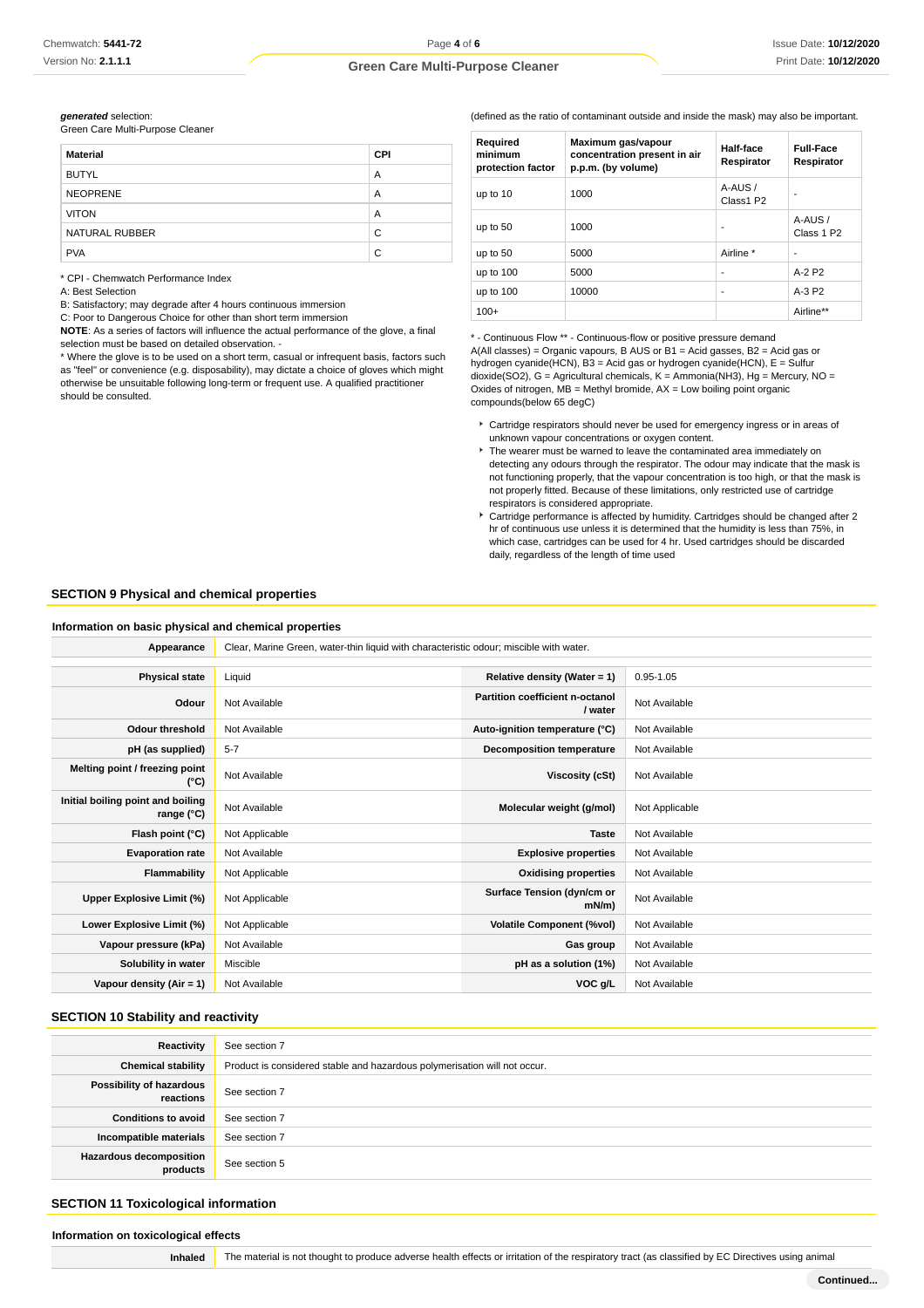| models). Nevertheless, good hygiene practice requires that exposure be kept to a minimum and that suitable control measures be used in an<br>occupational setting.<br>Not normally a hazard due to non-volatile nature of product                                                                           |
|-------------------------------------------------------------------------------------------------------------------------------------------------------------------------------------------------------------------------------------------------------------------------------------------------------------|
| The material has NOT been classified by EC Directives or other classification systems as "harmful by ingestion". This is because of the lack of<br>corroborating animal or human evidence.                                                                                                                  |
| The material is not thought to produce adverse health effects or skin irritation following contact (as classified by EC Directives using animal<br>models). Nevertheless, good hygiene practice requires that exposure be kept to a minimum and that suitable gloves be used in an occupational<br>setting. |
| Although the liquid is not thought to be an irritant (as classified by EC Directives), direct contact with the eye may produce transient discomfort<br>characterised by tearing or conjunctival redness (as with windburn).                                                                                 |
| Long-term exposure to the product is not thought to produce chronic effects adverse to the health (as classified by EC Directives using animal<br>models); nevertheless exposure by all routes should be minimised as a matter of course.                                                                   |
|                                                                                                                                                                                                                                                                                                             |

**Legend:** 1. Value obtained from Europe ECHA Registered Substances - Acute toxicity 2.\* Value obtained from manufacturer's SDS. Unless otherwise specified data extracted from RTECS - Register of Toxic Effect of chemical Substances

| <b>Acute Toxicity</b>                       |   | Carcinogenicity                 | ×                                                                                                  |
|---------------------------------------------|---|---------------------------------|----------------------------------------------------------------------------------------------------|
| <b>Skin Irritation/Corrosion</b>            | × | Reproductivity                  | ×                                                                                                  |
| <b>Serious Eye Damage/Irritation</b>        | × | <b>STOT - Single Exposure</b>   | ×                                                                                                  |
| <b>Respiratory or Skin</b><br>sensitisation |   | <b>STOT - Repeated Exposure</b> | $\boldsymbol{\mathsf{x}}$                                                                          |
| <b>Mutagenicity</b>                         | × | <b>Aspiration Hazard</b>        | ×                                                                                                  |
|                                             |   | Legend:                         | $\blacktriangleright$ - Data either not available or does not fill the criteria for classification |

– Data available to make classification

# **SECTION 12 Ecological information**

#### **Toxicity Green Care Multi-Purpose Cleaner Endpoint Test Duration (hr) Species Value Source** Not<br>Available Not Not Available Not Available Not Available Not Available Not Available Not Ava<br>Available Ava Available Not Available **Legend:** Extracted from 1. IUCLID Toxicity Data 2. Europe ECHA Registered Substances - Ecotoxicological Information - Aquatic Toxicity 3. EPIWIN Suite V3.12 (QSAR) - Aquatic Toxicity Data (Estimated) 4. US EPA, Ecotox database - Aquatic Toxicity Data 5. ECETOC Aquatic Hazard Assessment Data 6. NITE (Japan) - Bioconcentration Data 7. METI (Japan) - Bioconcentration Data 8. Vendor Data

#### **DO NOT** discharge into sewer or waterways.

#### **Persistence and degradability**

| Ingredient                       | Persistence: Water/Soil               | <b>Persistence: Air</b>               |
|----------------------------------|---------------------------------------|---------------------------------------|
|                                  | No Data available for all ingredients | No Data available for all ingredients |
|                                  |                                       |                                       |
| <b>Bioaccumulative potential</b> |                                       |                                       |
| Ingredient                       | <b>Bioaccumulation</b>                |                                       |
|                                  | No Data available for all ingredients |                                       |
|                                  |                                       |                                       |
| Mobility in soil                 |                                       |                                       |
| Ingredient                       | <b>Mobility</b>                       |                                       |
|                                  | No Data available for all ingredients |                                       |

# **SECTION 13 Disposal considerations**

| Waste treatment methods      |                                                                                                                                                                                                                                                                                                                                                                                                                                                                                                                                                                                                                                                                                                                                                                                                                                                                                                                                                                                                                                                                                                                                                                                                                                                                                                                                             |
|------------------------------|---------------------------------------------------------------------------------------------------------------------------------------------------------------------------------------------------------------------------------------------------------------------------------------------------------------------------------------------------------------------------------------------------------------------------------------------------------------------------------------------------------------------------------------------------------------------------------------------------------------------------------------------------------------------------------------------------------------------------------------------------------------------------------------------------------------------------------------------------------------------------------------------------------------------------------------------------------------------------------------------------------------------------------------------------------------------------------------------------------------------------------------------------------------------------------------------------------------------------------------------------------------------------------------------------------------------------------------------|
| Product / Packaging disposal | Legislation addressing waste disposal requirements may differ by country, state and/ or territory. Each user must refer to laws operating in their<br>area. In some areas, certain wastes must be tracked.<br>A Hierarchy of Controls seems to be common - the user should investigate:<br>Reduction<br>▶ Reuse<br>$\blacktriangleright$ Recycling<br>Disposal (if all else fails)<br>This material may be recycled if unused, or if it has not been contaminated so as to make it unsuitable for its intended use.<br>DO NOT allow wash water from cleaning or process equipment to enter drains.<br>It may be necessary to collect all wash water for treatment before disposal.<br>In all cases disposal to sewer may be subject to local laws and regulations and these should be considered first.<br>▶ Where in doubt contact the responsible authority.<br>Recycle wherever possible.<br>► Consult manufacturer for recycling options or consult local or regional waste management authority for disposal if no suitable treatment or<br>disposal facility can be identified.<br>▶ Dispose of by: burial in a land-fill specifically licensed to accept chemical and / or pharmaceutical wastes or incineration in a licensed<br>apparatus (after admixture with suitable combustible material).<br>Decontaminate empty containers. |